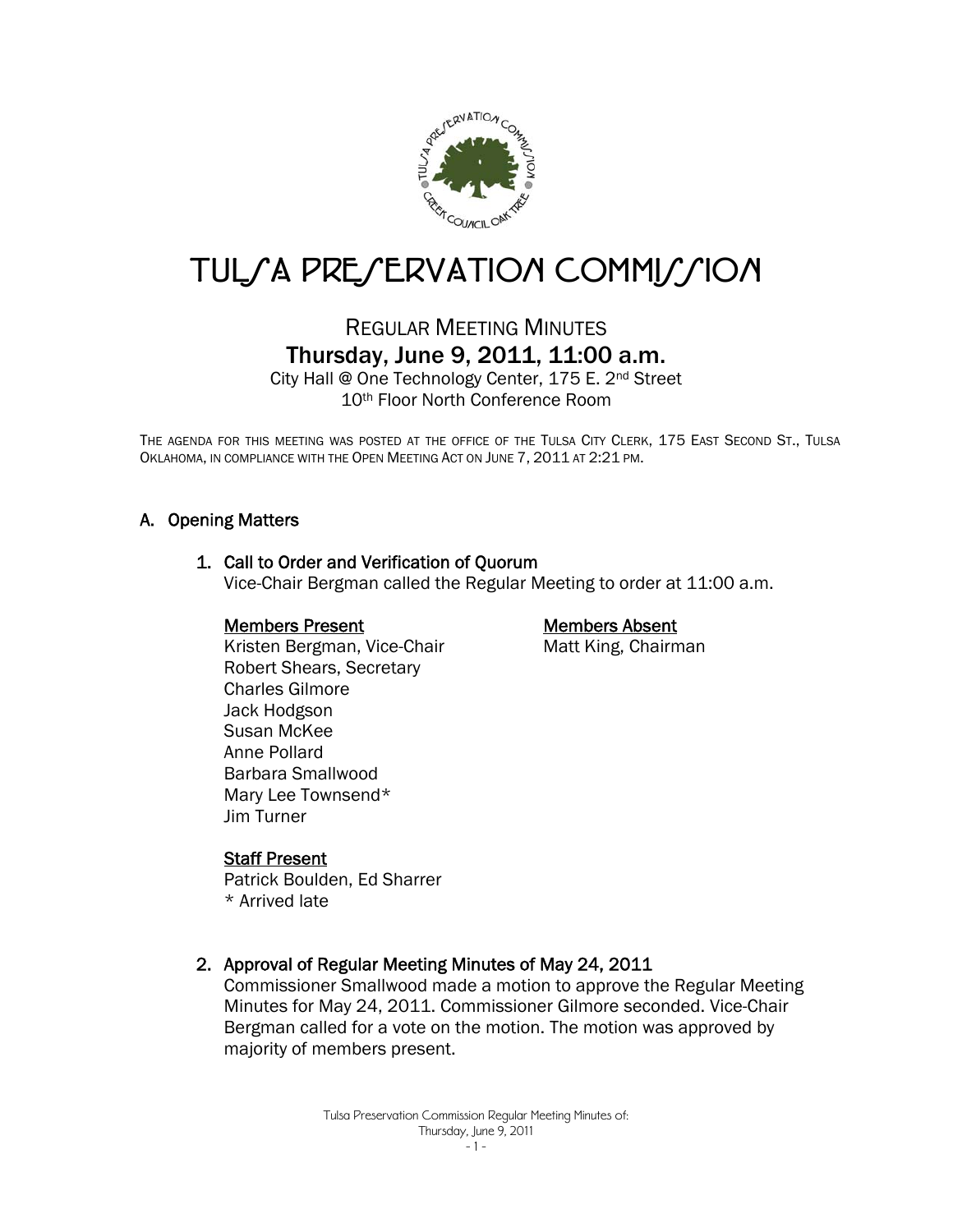#### In Favor

1. Bergman

Abstaining 1. McKee

2. Turner

Not Present 1. Townsend

- 2. Gilmore
- 3. Hodgson
- 4. Pollard
- 5. Shears
- 6. Smallwood

3. Disclosure of Conflicts of Interest

Opposed None

No one reported a conflict of interest with the proposals on the agenda.

#### B. Actionable Items

#### 1. COA-11-028 / 1715 S. Yorktown Avenue (Yorktown)

Applicant: Miranda Ruleford *COA Subcommittee Review Date: N/A*  Request: Replace existing windows with vinyl windows in 2/2 pattern with exterior muntins. Relocate two original 2/2 windows to west elevation of garage.

Mr. Sharrer presented Ms. Ruleford's Certificate of Appropriateness application to the Commission and read the applicable guidelines for this district. Ms. Ruleford was present to answer questions.

Commissioner Smallwood made a motion to approve the application with no conditions. Commissioner McKee seconded the motion. Vice-Chair Bergman asked for a vote on the motion.

#### Vote: 1715 S. Yorktown Avenue

| In Favor         | <b>Opposed</b> | <b>Abstaining</b> | <b>Not Present</b> |
|------------------|----------------|-------------------|--------------------|
| 1. Bergman       | None           | None              | None               |
| 2. Gilmore       |                |                   |                    |
| 3. Hodgson       |                |                   |                    |
| 4. McKee         |                |                   |                    |
| <b>E</b> Dollard |                |                   |                    |

- 5. Pollard
- 6. Shears
- 7. Smallwood
- 8. Townsend
- 9. Turner

The motion was **Approved Unanimously** by members present and voting. Yorktown Guidelines cited: E1.0.1 – E1.0.4, A1.0.1, A1.2.1, A1.2.3 - A1.2.5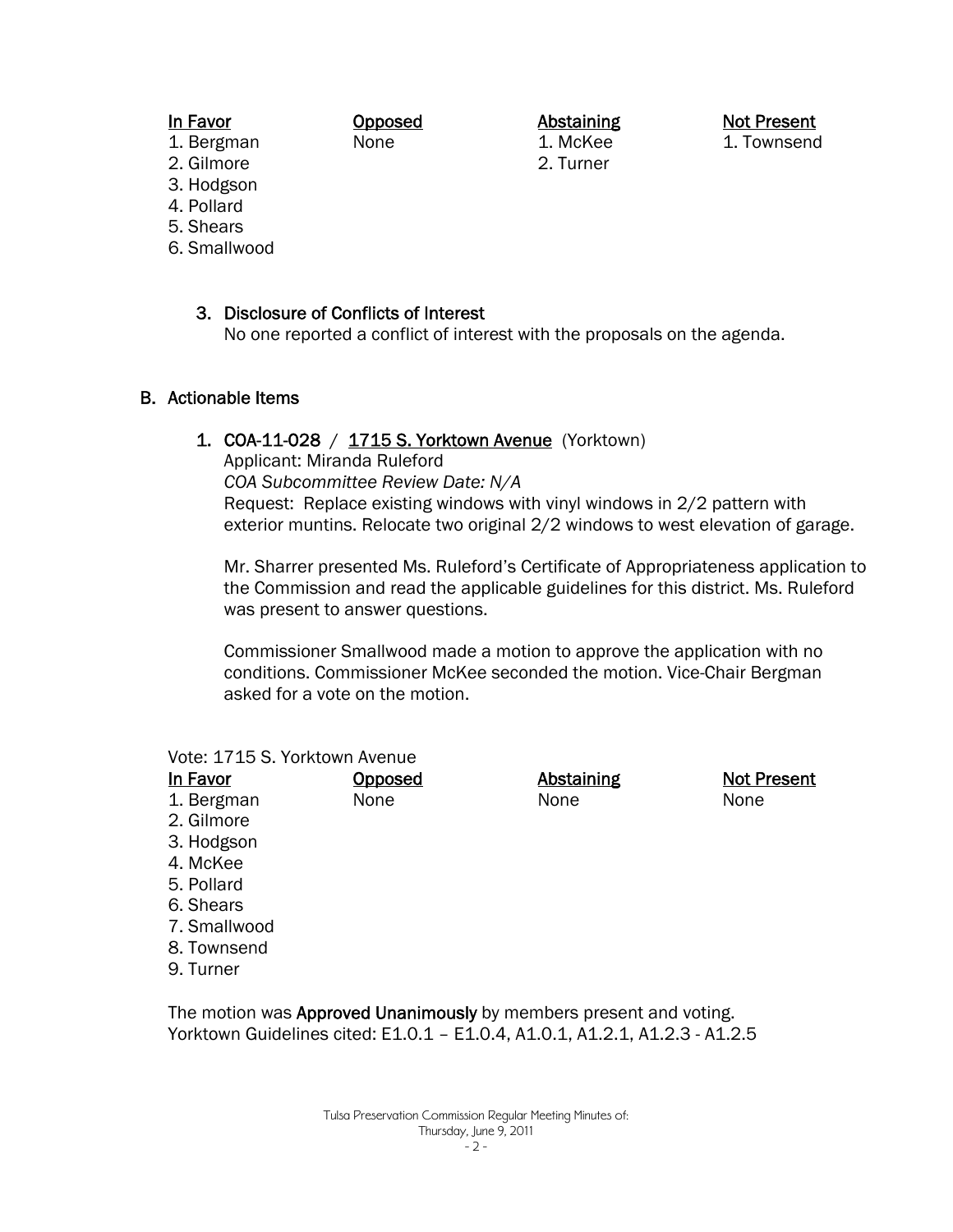# 2. COA-11-029 / 1611 S. Trenton Avenue (Swan Lake)

Applicant: Paula Rogge *COA Subcommittee Review Date: N/A*  Request: Replace existing asphalt shingle roof with metal shingle roof.

Mr. Sharrer presented Ms. Rogge's Certificate of Appropriateness application to the Commission and read the applicable guidelines for this district. Ms. Rogge was unable to attend the meeting.

Commissioner Gilmore made a motion to continue the application to the next regular meeting in order to see a sample of the roofing material. Commissioner Hodgson seconded the motion. Vice-Chair Bergman asked for a vote on the motion.

Vote: 1611 S. Trenton Avenue

| Vote: 1611 S. Trenton Avenue |         |                   |                    |
|------------------------------|---------|-------------------|--------------------|
| In Favor                     | Opposed | <b>Abstaining</b> | <b>Not Present</b> |
| 1. Bergman                   | None    | None              | None               |
| 2. Gilmore                   |         |                   |                    |
| 3. Hodgson                   |         |                   |                    |
| 4. McKee                     |         |                   |                    |
| 5. Pollard                   |         |                   |                    |
| 6. Shears                    |         |                   |                    |
| 7. Smallwood                 |         |                   |                    |
| 8. Townsend                  |         |                   |                    |

9. Turner

The motion to Continue was Approved Unanimously by members present and voting.

3. COA-11-030 / 1747 S. Xanthus Avenue (Yorktown) Applicant: Martin R. Steinmetz *COA Subcommittee Review Date: N/A*  Request: Install 4.5" vinyl siding over the existing wood lap siding around the entire house.

Mr. Sharrer presented Mr. Steinmetz's Certificate of Appropriateness application to the Commission and read the applicable guidelines for this district. Mr. Steinmetz was unable to attend the meeting.

Commissioner Pollard made a motion to approve the application with no conditions. Commissioner Gilmore seconded the motion. Vice-Chair Bergman asked for a vote on the motion.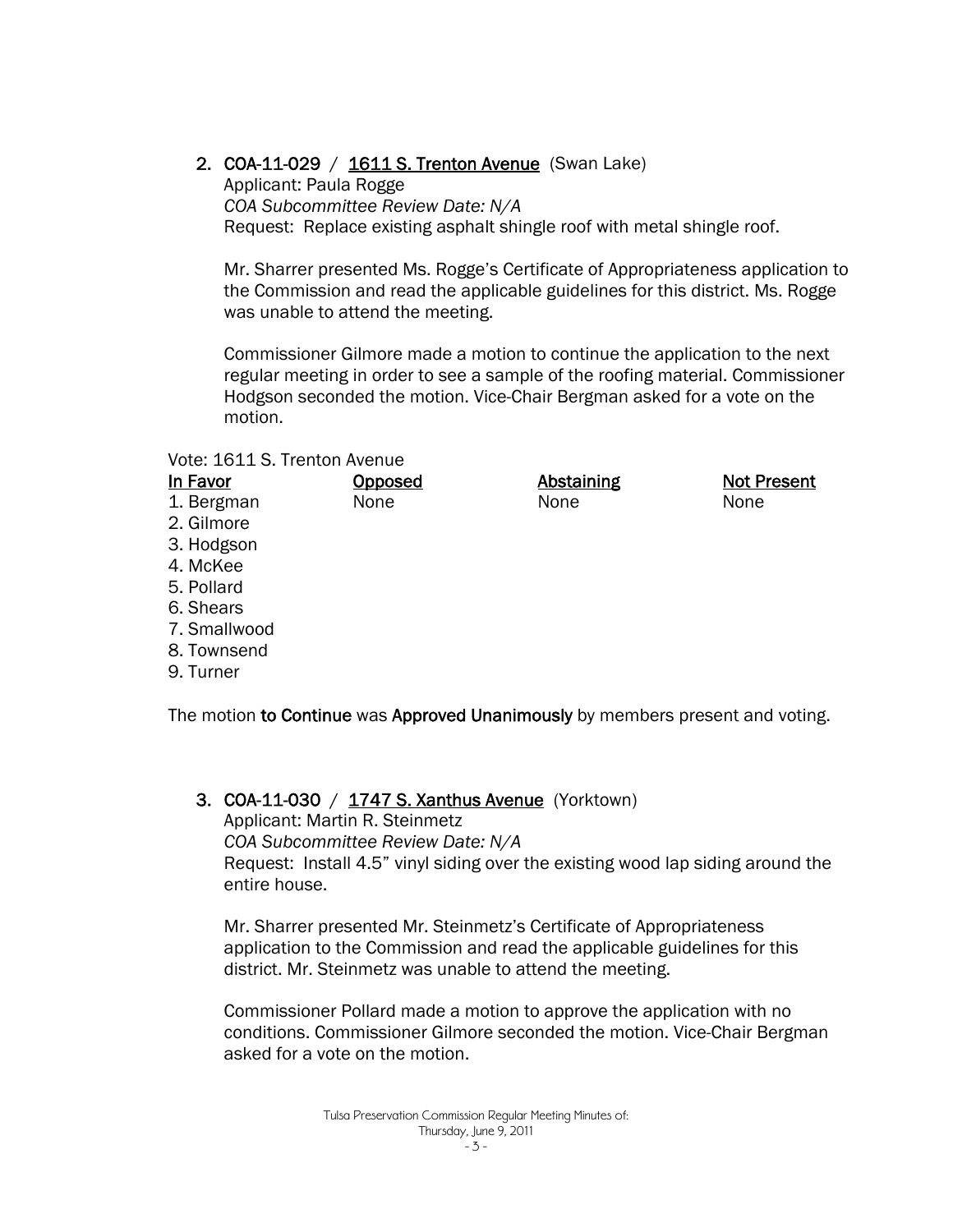| In Favor | <b>Opposed</b> | <b>Abstaining</b> | <b>Not Present</b> |
|----------|----------------|-------------------|--------------------|
| None     | 1. Bergman     | None              | None               |
|          | 2. Gilmore     |                   |                    |
|          | 3. Hodgson     |                   |                    |
|          | 4. McKee       |                   |                    |
|          | 5. Pollard     |                   |                    |
|          | 6. Shears      |                   |                    |
|          | 7. Smallwood   |                   |                    |
|          | 8. Townsend    |                   |                    |
|          | 9. Turner      |                   |                    |
|          |                |                   |                    |

The motion failed.

Commissioner Townsend made a motion to deny the application due to the size of the proposed vinyl siding not matching the size of the existing lap siding. Commissioner Turner seconded the motion, noting his concerns about the trim detailing of the siding. Vice-Chair Bergman asked for a vote on the motion.

#### Vote: 1747 S. Xanthus Avenue

| In Favor     | <u>Opposed</u> | <b>Abstaining</b> | <b>Not Present</b> |
|--------------|----------------|-------------------|--------------------|
| 1. Bergman   | None           | None              | None               |
| 2. Gilmore   |                |                   |                    |
| 3. Hodgson   |                |                   |                    |
| 4. McKee     |                |                   |                    |
| 5. Pollard   |                |                   |                    |
| 6. Shears    |                |                   |                    |
| 7. Smallwood |                |                   |                    |
| 8. Townsend  |                |                   |                    |
| 9. Turner    |                |                   |                    |

The motion to Deny was Approved Unanimously by members present and voting. Yorktown Guidelines cited: E1.0.1 - E1.0.4, A.1.1.4

# C. Reports

1. Staff Report

No report.

2. Chair Report

No report.